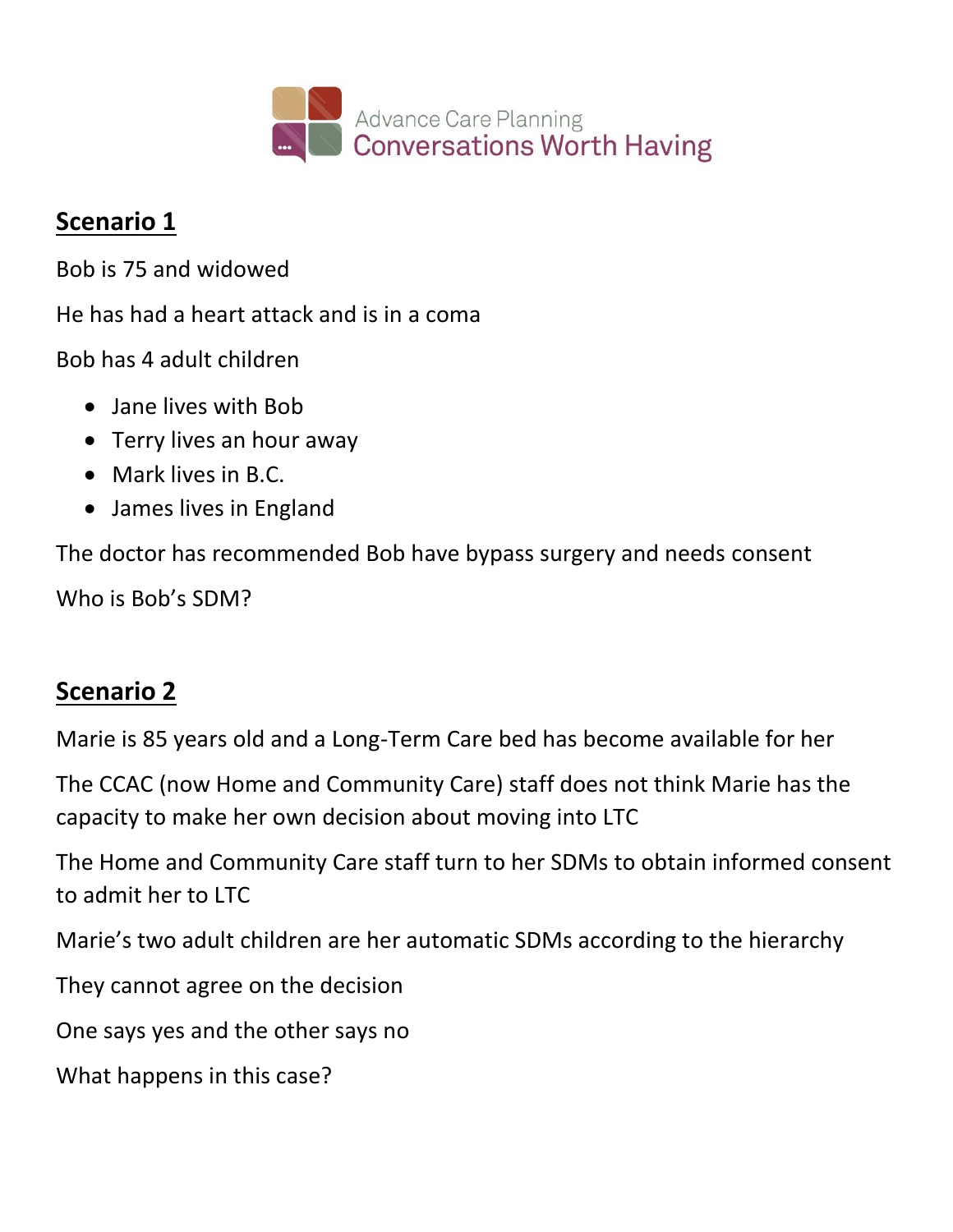## **Scenario 3**

Kevin and Sarah are married and have two teenage daughters

- Ava is 17 years old
- Emma is 14 years old

Kevin and Sarah get into a car accident and are both in hospital, unable to make their own (and each other's) health care decisions

Kevin and Sarah have both named each other in their Power of Attorney for Personal Care and have not named alternates

Who are Kevin and Sarah's automatic SDMs?